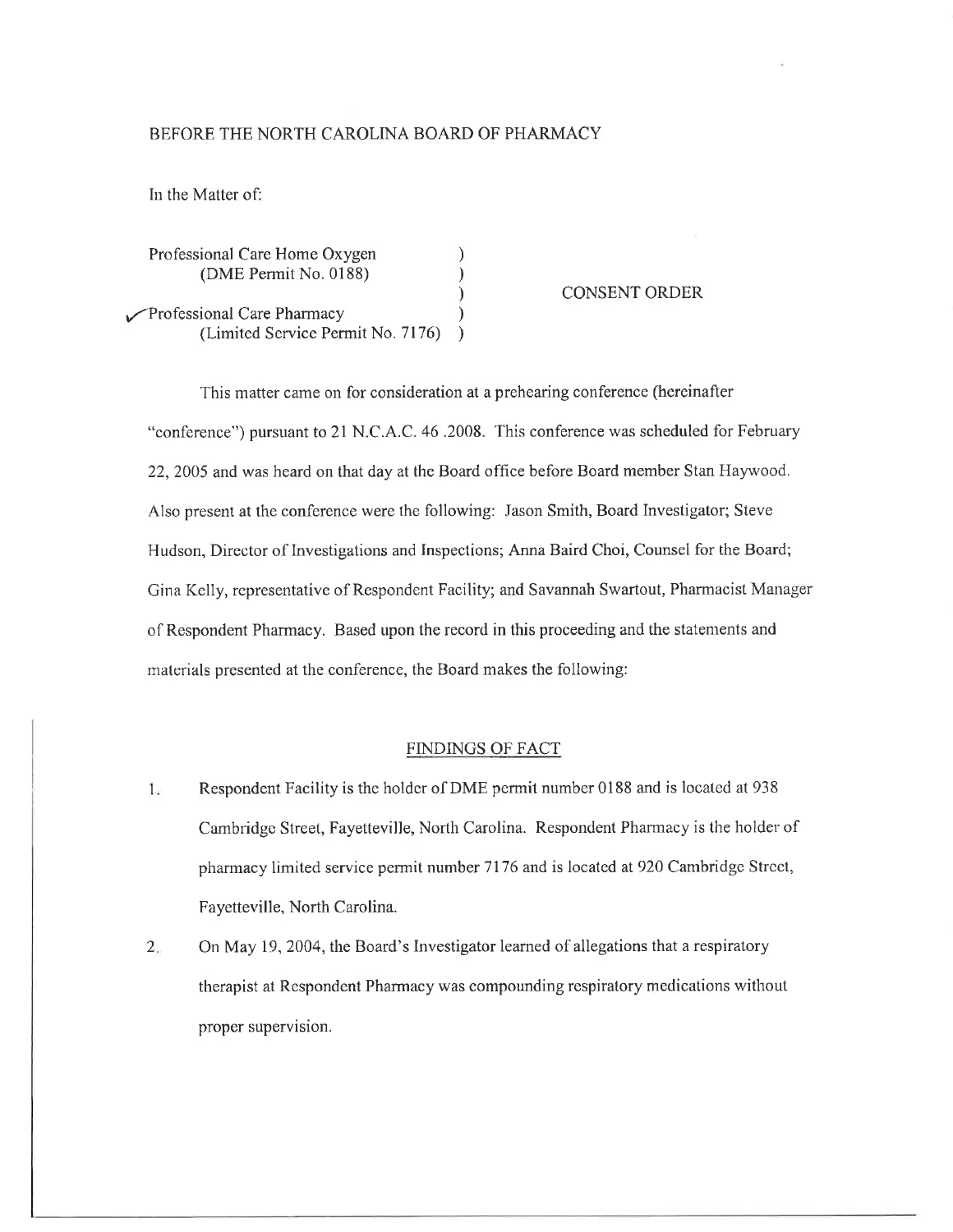- 3 Upon investigation, the Board's Investigator learned that employees at Respondent Facility had access to the pharmacy key and at times would enter the pharmacy and pull medications and orders that need to be filled. Afterwards, the staff would bag them for delivery techs to take to the Medicine Shoppe Pharmacy to be filled. Savannah Swartout, Pharmacist Manager of Respondent Pharmacy, also owns the Medicine Shoppe Pharmacy,
- 4. Ruth Harris, a registered technician employed at Respondent Pharmacy, told the Board's investigator that when Respondent Pharmacy runs out of compounding respiratory medications, she will take compounding medications from the Medicine Shoppe to Respondent Pharmacy and fill the plastic vials and put the vials in boxes with the drug item labels on them. She stated that the boxes she fills are for stock and are not patient specific. She also stated that the only time she performs these tasks is when RPh. Swartout is too busy and the Medicine Shoppe and when Respondent Pharmacy is out of stock.
- The Board's investigator was unable to substantiate allegations that a respiratory therapist was compounding medications without supervision from a pharmacist. 5
- The Board's investigator learned that Respondent Pharmacy keys were available to all staff. The investigator also learned that the staff's use of the pharmacy was contrary to the stated policy. 6

Based on the above findings, the Board concludes as a matter of law:

## CONCLUSIONS OF LAW

Respondent Facility admits that the conduct in this matter constitutes sufficient grounds Ŀ for disciplinary action on its permit under G.S. 90-85.38.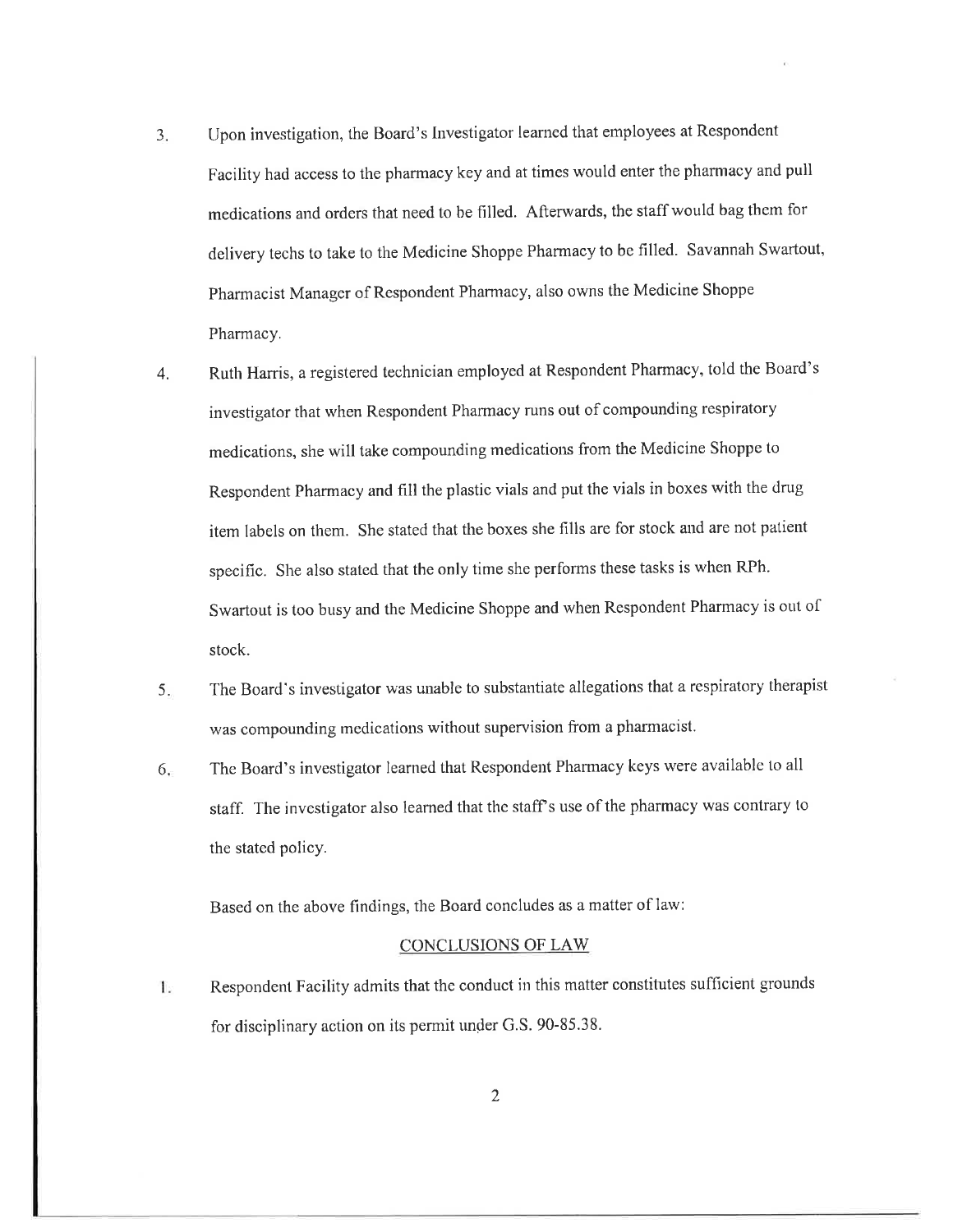- $2.$ Respondent pennit admits that the condnct in this matter constitutes sufficient grounds for disciplinary action on its permit under G.S. 90-85.38.
- $3<sub>1</sub>$ Respondent Facility violated the following statutes and rules when it failed to comply with requirements of the Pharmacy Practice Act:
	- a. G.S. 90-85.38(6) and (7),
	- b. 21 N.C.A.C.46 .2601; and
	- c. 2l N.C.4.C.46 .2610.
- Respondent permit violated the following statutes and rules when it failed to comply with the requirements of the Phannacy Practice Act:  $4.$ 
	- a. G.S. 90-85.38(6) and (7),
	- b. G.s. 90-85.40.
	- c. 21 N.C.A.C.46 .1804, and
	- d. 21 N.C.A.C.462502.

Based on the foregoing, and with the consent of the parties, IT IS THEREFORE,

ORDERED, as follows:

- The permit of Respondent Facility, DME pcrmit number 188, is suspended for seven (7) Ϊ. business days.
- The permit of Respondent Pharmacy, pharmacy permit number 7176, is suspended for seven (7) business days.  $2.$
- The suspensions described above are stayed for three (3) years upon the following conditions:  $3<sub>1</sub>$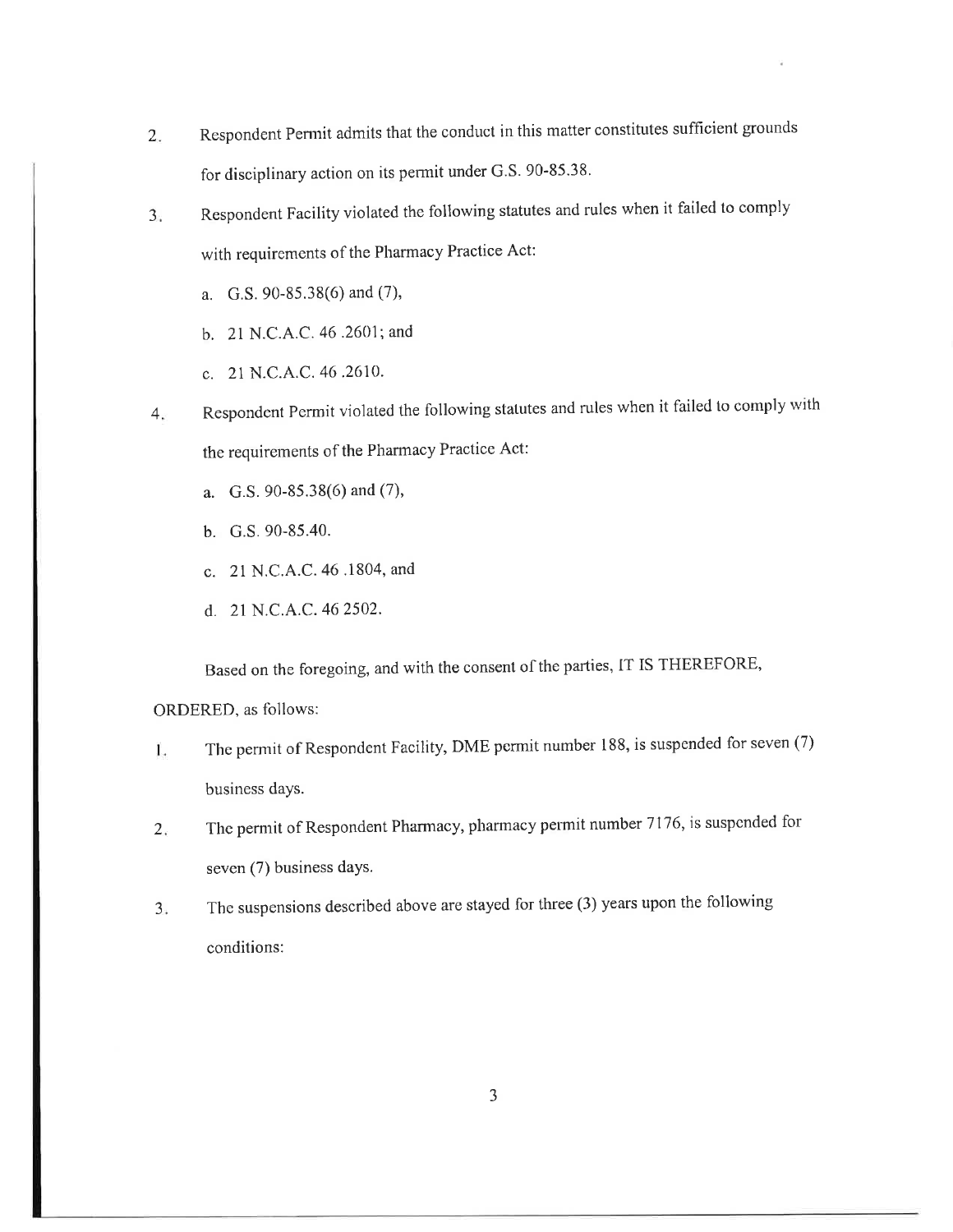- Respondents Facility and Pharmacy shall develop and submit plans on how the a. Pharmacist Manager will properly supervise technicians and secure the facility/pharmacy.
- These plans shall be submitted to the Board's Executive Director within thirty  $b<sub>1</sub>$ (30) days after the Consent Orders are signed.
- Respondents Facility and Pharmacy shall cooperate with the Board, its attorneys,  $4.$ investigators, and other representatives in any investigation of their practice and compliance with the provisions of this Consent Order.
- Respondents Facility and Pharmacy shall violate no laws governing the practice of 5. pharmacy or the distribution of devices and medical equipment.
- Respondents Facility and Pharmacy shall violate no rules and regulations of the Board. 6.
- If Respondents Facility and Pharmacy fails to comply with any terms or conditions of this  $7.$ Consent Order, Respondents may be subject to additional disciplinary action by the Board.

This the  $17<sup>12</sup>$  day of  $\overline{A}$  muary . 2004.

NORTH CAROLINA BOARD OF PHARMACY

By:

David R. **Executive Director**